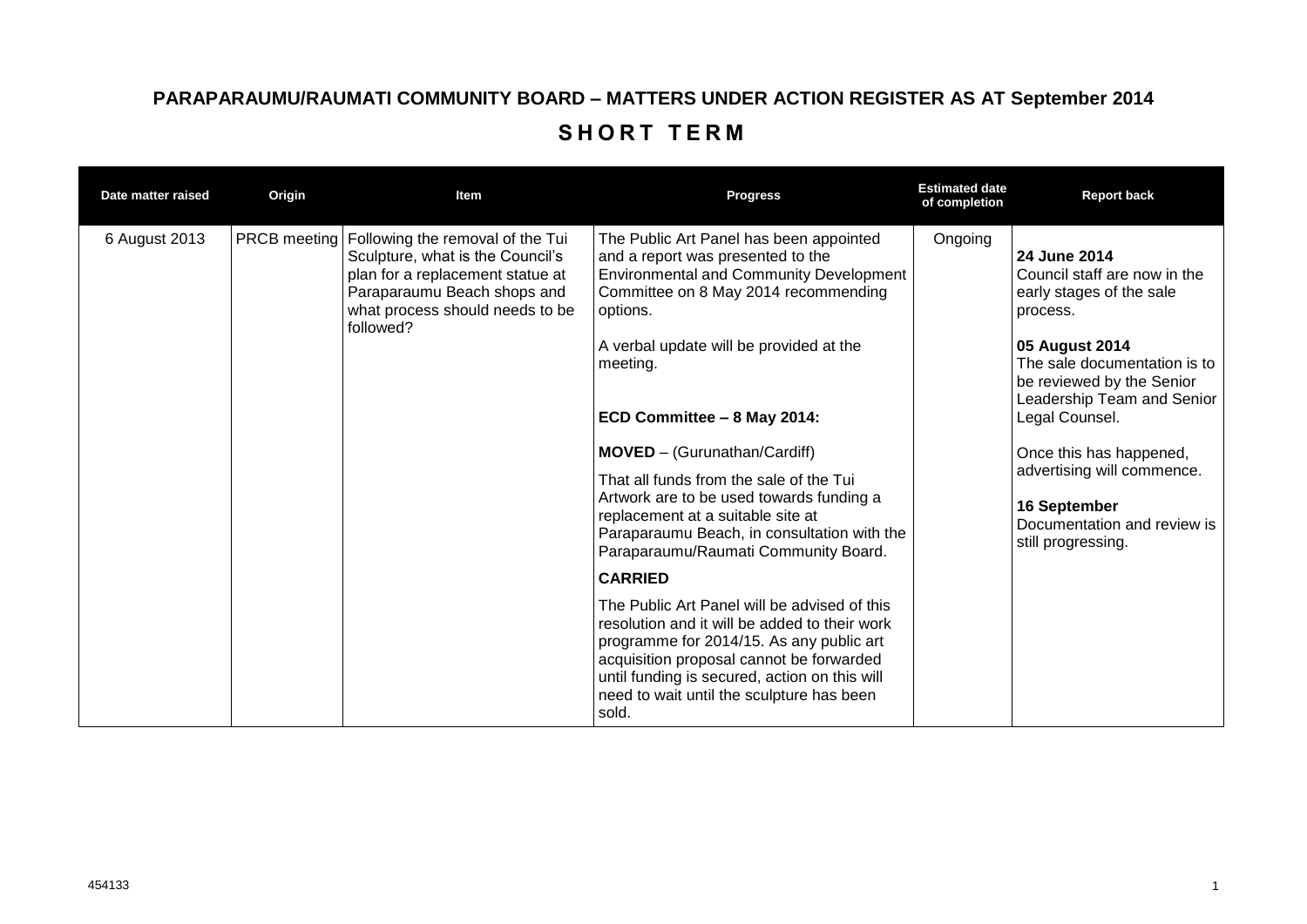| Date matter raised | Origin | Item                                      | <b>Progress</b>                                                                                                                                                                                                                                                                                                                                                                                                                                                                                                                                                   | <b>Estimated date</b><br>of completion | <b>Report back</b>                                                                                                                                                                                                                                                                                                                                                                                                                                                                                                                                                                                                                                                                                                                                                                                                                                                                                                                                                           |
|--------------------|--------|-------------------------------------------|-------------------------------------------------------------------------------------------------------------------------------------------------------------------------------------------------------------------------------------------------------------------------------------------------------------------------------------------------------------------------------------------------------------------------------------------------------------------------------------------------------------------------------------------------------------------|----------------------------------------|------------------------------------------------------------------------------------------------------------------------------------------------------------------------------------------------------------------------------------------------------------------------------------------------------------------------------------------------------------------------------------------------------------------------------------------------------------------------------------------------------------------------------------------------------------------------------------------------------------------------------------------------------------------------------------------------------------------------------------------------------------------------------------------------------------------------------------------------------------------------------------------------------------------------------------------------------------------------------|
| 18 February 2014   |        | <b>PRCB meeting Kiosk at Maclean Park</b> | The Council meeting of 17 April 2014<br>resolved that staff obtain three quotes to<br>enable work to start immediately on restoring<br>the kiosk, and then wider consultation is<br>undertaken about other uses for the kiosk<br>and ideas for the park.<br>A verbal update will be provided at the<br>meeting.<br>A verbal update on the Kiosk project was<br>provided at the Corporate Business<br>Committee on the 15 May in response to<br>questions from Mr Dale Evans during public<br>speaking time. The Chair of the PRCB was<br>present at this meeting. |                                        | 24 June 2014<br>Specification is completed for<br>re-instatement. An electronic<br>copy has been sent to Dale<br>Evans.<br>Four Local Builders have<br>been approached to quote<br>for this job.<br>One is unable to complete<br>the job within the required<br>timeframes - three are yet to<br>respond.<br>05 August 2014<br>Four local builders were<br>asked to quote. Three<br>submitted quotes for<br>evaluation with the quotes<br>ranging from \$48,685 to<br>\$72,301. A Quote for<br>\$50,185 was accepted and<br>work will commence in the<br>next couple of weeks.<br>Additional costs incurred for<br>the project have been for the<br>preparation of plans and<br>specifications, structural and<br>fire engineers assessment<br>and building consent. The<br>total spend will be within the<br>budget approved by Council<br>of \$72,000 ex GST<br>16 September 2014<br>The Kiosk is progressing well<br>and planned for completion<br>by the end of October. |
|                    |        |                                           |                                                                                                                                                                                                                                                                                                                                                                                                                                                                                                                                                                   |                                        |                                                                                                                                                                                                                                                                                                                                                                                                                                                                                                                                                                                                                                                                                                                                                                                                                                                                                                                                                                              |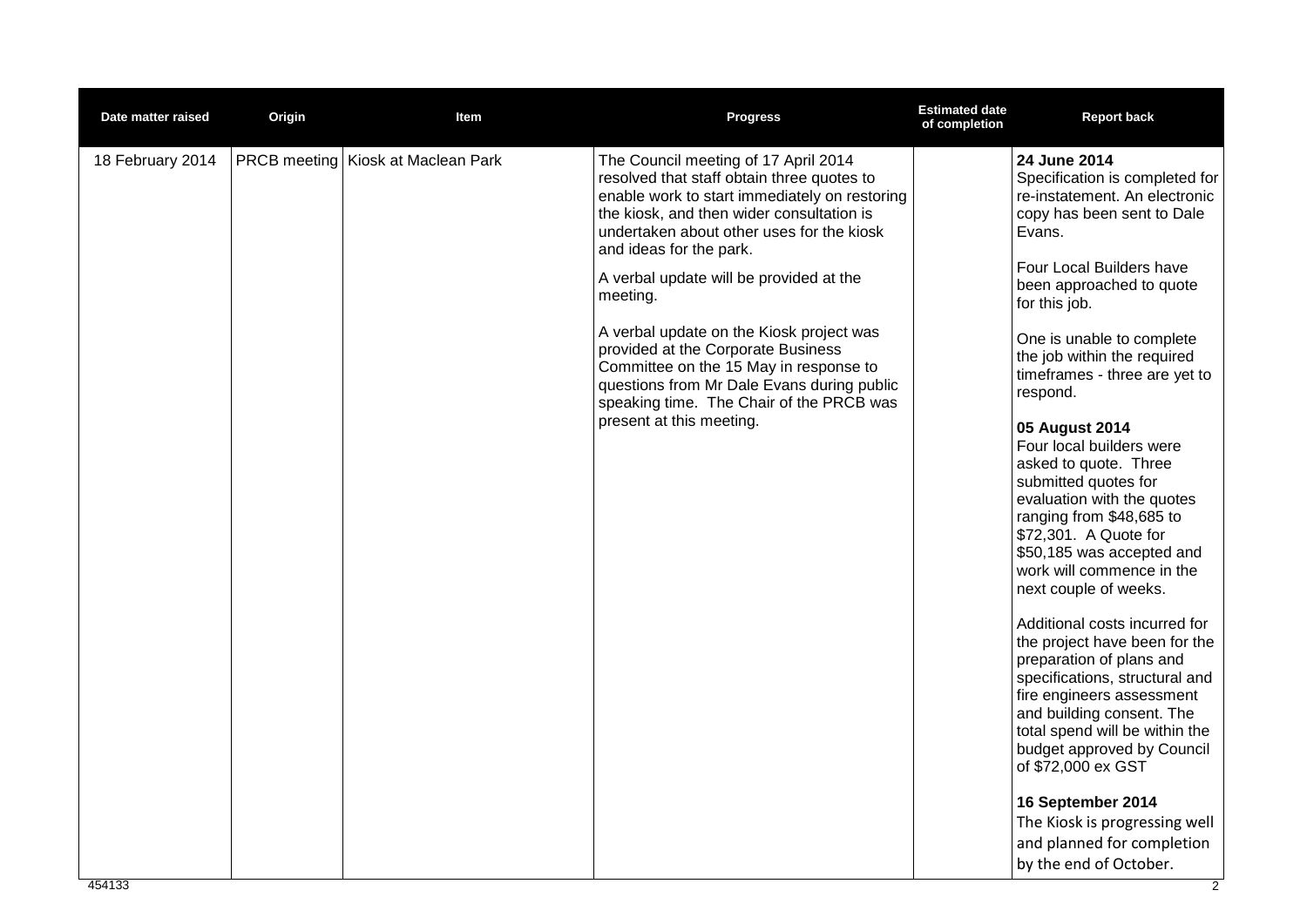| Date matter raised                           | Origin      | Item                                      | <b>Progress</b>                                                                                                             | <b>Estimated date</b><br>of completion | <b>Report back</b>                                                                                                                                                                                                                                                                                                                                                 |
|----------------------------------------------|-------------|-------------------------------------------|-----------------------------------------------------------------------------------------------------------------------------|----------------------------------------|--------------------------------------------------------------------------------------------------------------------------------------------------------------------------------------------------------------------------------------------------------------------------------------------------------------------------------------------------------------------|
| 05 August 2014                               | <b>PRCB</b> | Raumati Railway Station - Land            | What is the intention with the land that is<br>sitting unused at the Raumati Railway<br>Station. It is looking very unkept. |                                        |                                                                                                                                                                                                                                                                                                                                                                    |
| 05 August 2014                               |             | <b>PRCB Meeting Geese at Awatea Lakes</b> | Geese are recognised as a problem/pest.<br>Discuss a report or other approach to<br>managing them.                          |                                        | 16 September 2014<br>Geese are not currently<br>listed as pests, although<br>there is some work going on<br>with GWRC to get Canadian<br>Geese listed as pests.<br>Canadian Geese can be<br>controlled at any time, but<br>can be a contentious topic -<br>action can be considered<br>when this becomes an issue<br>raised in the community.                      |
| 05 September 2014   PRCB Meeting   Pony Club |             |                                           | Consideration of PRCB support.                                                                                              |                                        | Verbal report back at next<br>meeting                                                                                                                                                                                                                                                                                                                              |
| 05 September 2014                            |             | <b>PRCB Meeting Ruapehu Street</b>        | Addressing safety concerns.                                                                                                 |                                        | The visit from MWH was<br>postponed and we are now<br>in the process of getting<br>additional prices for these<br>Safety Reports before<br>proceeding.<br>The intention is to get<br>someone appointed, and the<br>inspection completed, before<br>the end of the month and<br>ultimately have a report to<br>present to the PRCB for their<br>October 28 meeting. |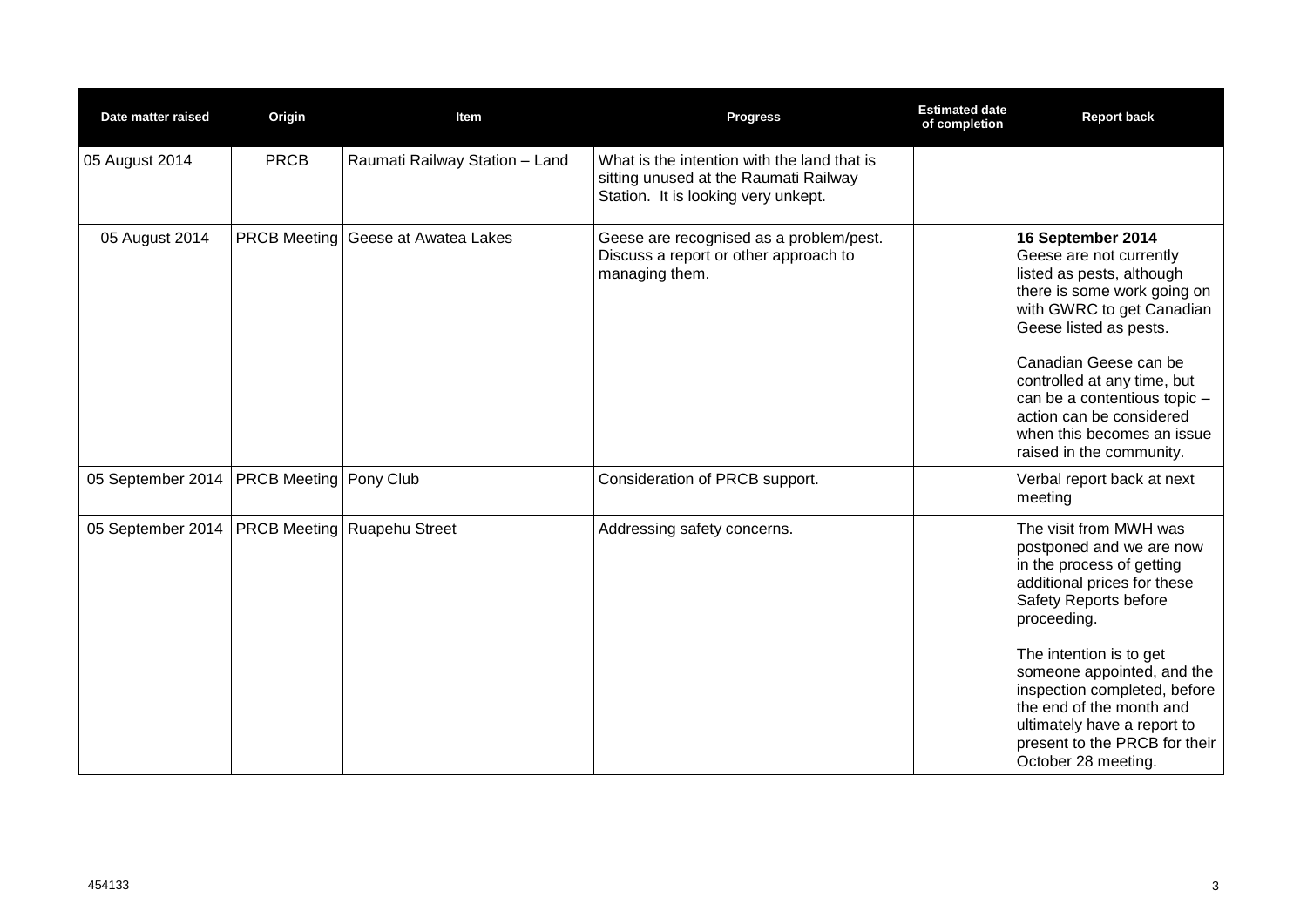## **PARAPARAUMU/RAUMATI COMMUNITY BOARD – MATTERS UNDER ACTION REGISTER AS AT APRIL 2014 L O N G T E R M**

| Date matter raised | Origin              | Item                                 | <b>Progress</b>                                                                                                                                                                                                                                                                                                                                                                                                                                                                | <b>Estimated date</b><br>of completion | <b>Report back</b> |
|--------------------|---------------------|--------------------------------------|--------------------------------------------------------------------------------------------------------------------------------------------------------------------------------------------------------------------------------------------------------------------------------------------------------------------------------------------------------------------------------------------------------------------------------------------------------------------------------|----------------------------------------|--------------------|
|                    | <b>PRCB</b> meeting | Expressway Interchanges              | The Project Alliance responsible for<br>constructing the MacKays to Peka Peka<br>Expressway briefed the PRCB at Council on<br>6 August 2013. The briefing covered the<br>timing and sequencing for constructing the<br>Expressway and the role of the Community<br>Liaison Group (CLG), which the Board now<br>has a representative on. The CLG will<br>provide a good mechanism for the Board to<br>stay abreast of issues relating to the<br>Expressway during construction. | Ongoing                                |                    |
|                    | <b>PRCB</b> meeting | Raumati Beach Town Centre<br>Upgrade | Project is on hold and the timing of further<br>work will be considered as part of the update<br>of the Town Centre programme across the<br>District when the LTP is developed.                                                                                                                                                                                                                                                                                                | Project on<br>hold                     |                    |
|                    | <b>PRCB</b> meeting | Signage Audit                        | Officers carry out Signage Audits in different<br>areas throughout the District as and when<br>resources permit. This work has yet to be<br>scheduled.                                                                                                                                                                                                                                                                                                                         | Ongoing                                |                    |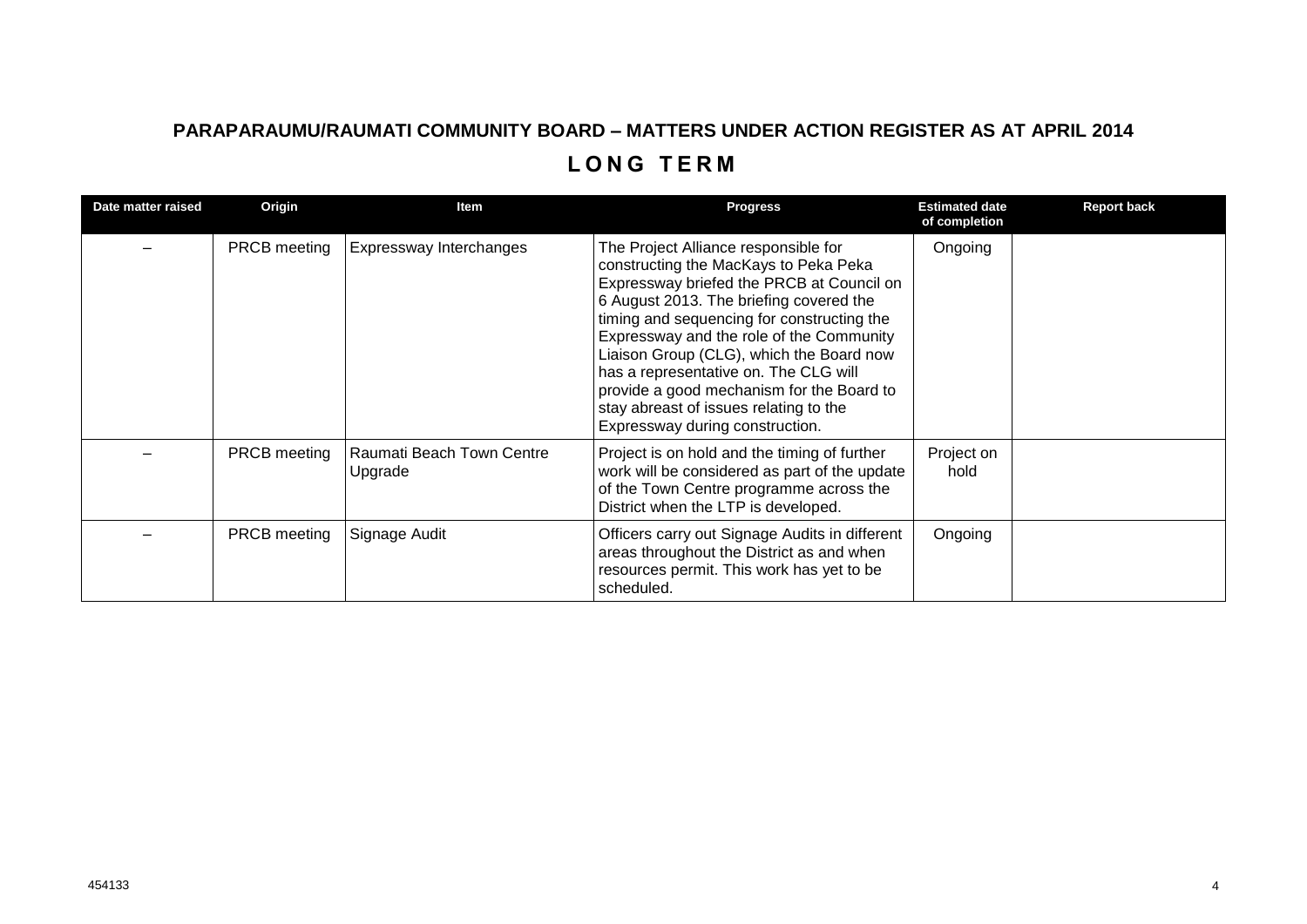| Date matter raised | Origin       | Item                                                       | <b>Progress</b>                       | <b>Estimated date</b><br>of completion | <b>Report back</b>                                                                                                                                                                                                                                                                                                                                                                                                                                                                                                                                                                                                                                                                                                                                                                                                                  |
|--------------------|--------------|------------------------------------------------------------|---------------------------------------|----------------------------------------|-------------------------------------------------------------------------------------------------------------------------------------------------------------------------------------------------------------------------------------------------------------------------------------------------------------------------------------------------------------------------------------------------------------------------------------------------------------------------------------------------------------------------------------------------------------------------------------------------------------------------------------------------------------------------------------------------------------------------------------------------------------------------------------------------------------------------------------|
| April 2011         | PRCB meeting | Toilet at the northern entrance to<br>Queen Elizabeth Park | Planning/construction is in progress. | 30 June<br>2014                        | 24 June 2014<br>This is a GW Project - they<br>have ordered fittings and are<br>ready to proceed once the<br>consent process is complete.<br>Kapti Coast District Council<br>are responsible for cleaning,<br>once the project is complete<br>and have allowed for this in<br>the budget.<br>05 August 2014<br>The Building Consent has<br>been approved and Regional<br>Council is to pick up the<br>documents this week. It is<br>envisaged that the new toilet<br>should be in place by end of<br>August 2014.<br>16 September 2014<br>A site meeting took place on<br>05 September. The<br>completion date is now<br>looking like the 3rd or 4 <sup>th</sup><br>week of September.<br>A further meeting is taking<br>place on 15 September to<br>discuss the Council taking<br>over responsibility of the<br>toilets from GWRC. |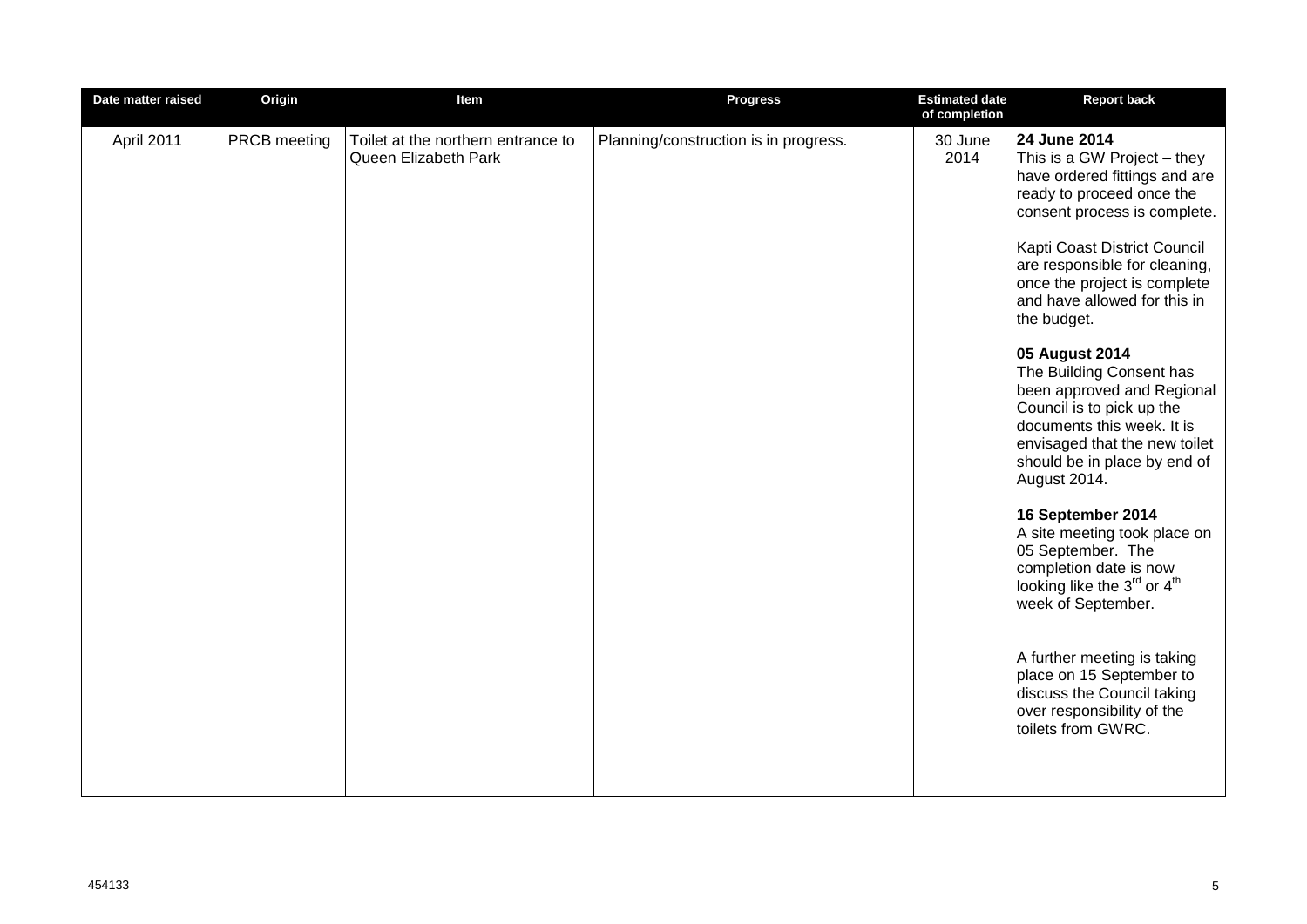| Date matter raised | Origin              | Item                                                    | <b>Progress</b>                                                                                                                                                                                                                                                                                                                                                                                              | <b>Estimated date</b><br>of completion | <b>Report back</b> |
|--------------------|---------------------|---------------------------------------------------------|--------------------------------------------------------------------------------------------------------------------------------------------------------------------------------------------------------------------------------------------------------------------------------------------------------------------------------------------------------------------------------------------------------------|----------------------------------------|--------------------|
| 21 February 2012   | <b>PRCB</b> meeting | Reinstate the Kāpiti Marine<br><b>Reserve Committee</b> | Cr Gurunathan would continue to liaise with<br>Council officers before a public meeting<br>could be arranged                                                                                                                                                                                                                                                                                                 | Ongoing                                |                    |
| 5 June 2012        | PRCB meeting        | Kāpiti Island Customised<br><b>Departure Facility</b>   | A Feasibility Study was reported to the<br>Council in May. The PRCB was invited to<br>attend that meeting.                                                                                                                                                                                                                                                                                                   | Ongoing                                |                    |
| 17 July 2012       | <b>PRCB</b> meeting | Raumati Pool consultation                               | Council agreed to defer the project and<br>reconsider the scope, timing and budget<br>during the development of the LTP                                                                                                                                                                                                                                                                                      | June 2015                              |                    |
| 17 July 2012       | <b>PRCB</b> meeting | Kāpiti Road and its overall plan                        | Consultants appointed to coordinate delivery<br>of an integrated approach to major design<br>projects: Kāpiti Road, Waikanae Town<br>Centre, Paraparaumu Town Centre and<br>State Highway 1 revitalisation. Each now<br>needs to be progressed to a level of design<br>that will inform budgets for the 2015 Long<br>Term Plan. The PRCB will have a lead role<br>in stakeholder and community consultation. | June 2015                              |                    |